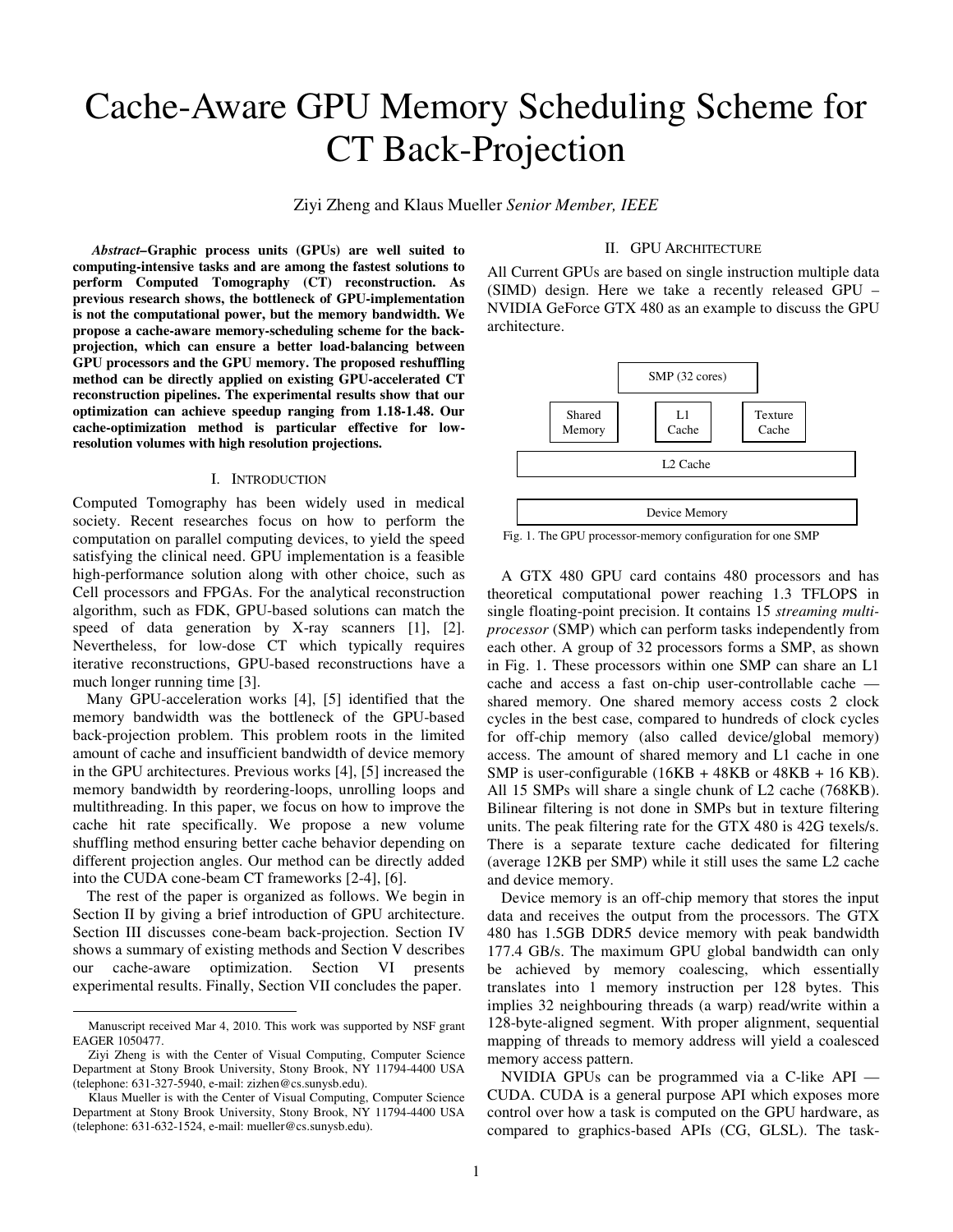hardware mapping is enabled by introducing the concept of "*block"*. Each *block* is mapped to an SMP.

CUDA kernels are executed in terms of thread *blocks*, whereas the total task is called *grid*. On the hardware level, each *block* is mapped to a single SMP. In the back-projection stage of the CT reconstruction, SMPs are assigned to different regions of the resulting volume sequentially. This enables a mapping where the *grid*-*block* decomposition in CUDA corresponds to the volumetric reconstructed 3D dataset.

#### III. CONE-BEAM BACK-PROJECTION

In the back-projection computation, the commonly used method is the voxel-driven method. For example, slabs in the volume (Fig. 2) are mapped to thread *blocks* in CUDA. This volume-to-slabs decomposition has been used in [2-4]. Another type of mapping is based on decomposing the volume into horizontal tiles and each tile is mapped to a CUDA thread *block*, as used in [5], [6]. While the former use 2D square tiles, the latter uses 1D linear tiles. We take the slab-based approach as an example to show how to optimize the hardware mapping to improve cache hit rate.

Each 3D slab of the reconstructed-volume is assigned to a SMP. In the depth dimension, the brick extends through the reconstructed volume. The slab is further divided into vertical tiles. Here, the product of the tile's width *w* and height *h* needs to be below the maximum number of threads per *block L*. In the NVIDIA Fermi GPU,  $L = 1024$ . The tile's width should be a multiple of 32 to ensure a coalesced writing pattern.

When performing the back-projection inside each slab, the order of execution of this back-projection follows along the set of 2D vertical tiles arranged in depth order. After we finish back-projecting, we incrementally store the resulting slices back in global memory.

The mapping of the kernel to the projection geometry is depicted in Fig. 2. The concurrent execution of threads inside an SMP is limited by the maximum number of threads that can be run there. The NVIDIA 480 has 15 SMPs. A set of projections  $i_a$  to  $i_b$  is processed at the same time. Then the total projected area processed by the GPU, arising from projection  $i_a$  to projection  $i_b$  is:

$$
\sum_{i=i_a}^{i_b} A_i = 15l^2 (\sum_{i=i_a}^{i_b} \max\{thread\} | \cos(\theta_i) |)
$$
 (1)

In Eq. 1, max*{thread}* is the maximum resident threads for each SMP,  $\theta_i$  is the projection angle for  $i^h$  projection and *l* is the ratio of source-object distance over source-detectordistance. Assume  $C_{cache}$  is the constant representing the amount of L2 caches, the projected area should be smaller than the cache limit (Eq. 2) to ensure better cache hit-rate.

$$
\sum_{i=i_a}^{i_b} A_i \le C_{cache} \tag{2}
$$

Back-projection implementations [1-6] all use texture memory for projection data storage to deal with irregular memory fetching pattern. Using texture memory has several advantages. First, the trilinear/bilinear interpolation is supported at hardware level, which can reduce the computation cost of GPU processors. Second, hardwarescheduled cache can benefit data reading with locality. Last, except locality, texture memory has no other constraint such as coalescing or confliction.



Fig. 2. Illustration of bricks, slices, slice' projections and corresponding SMPs. In the volume, different numbers represent the different SMPs. The red color indicates the input and output regions involved in SMP number 2.

#### IV. BACK-PROJECTION ORDERING

According to different orderings of back-projection loops, the published methods can be classified into three categories.

```
A. Single Projection Method 
FOR each projection 
   FOR each (slab) slice along the depth dim 
      Accumulate projected values in the current slice 
      Write results to current slice 
   END 
END
```
The idea behind this scheme is to obtain a maximum reuse of the SMPs' L2 cache holding the projection. The locality of the texture reading is increased since the amount of overspreading of the reading location is restrained. Then for each slice there is a cache-miss at the beginning but not likely thereafter. The disadvantage of this method is memory-writing overhead. N projections will require reading and writing the computed results N times. Also, when we perform incremental writing on the global memory, the L2 cache will also cache the output slices. This undesirable cache behavior will reduce the effective capacity of L2 cache. Keck et. al. [3] used this method in CUDA-based SART. This method is better when cache-miss penalty is larger than memory writing overhead.

```
B. Multiple Projection Method 
FOR each (slab) slice 
   FOR each projection 
      Accumulate projected values in the current slice 
   END 
   Write results to current slice 
END
```
Xu and Muller [1] used this method but their work was based on the classic graphics pipeline. This method does not have writing output overhead (N projection only need to write the computed result once). The cache performance will be the bottleneck of this approach. The downside of this method is that cache for the input projection will be depleted very fast.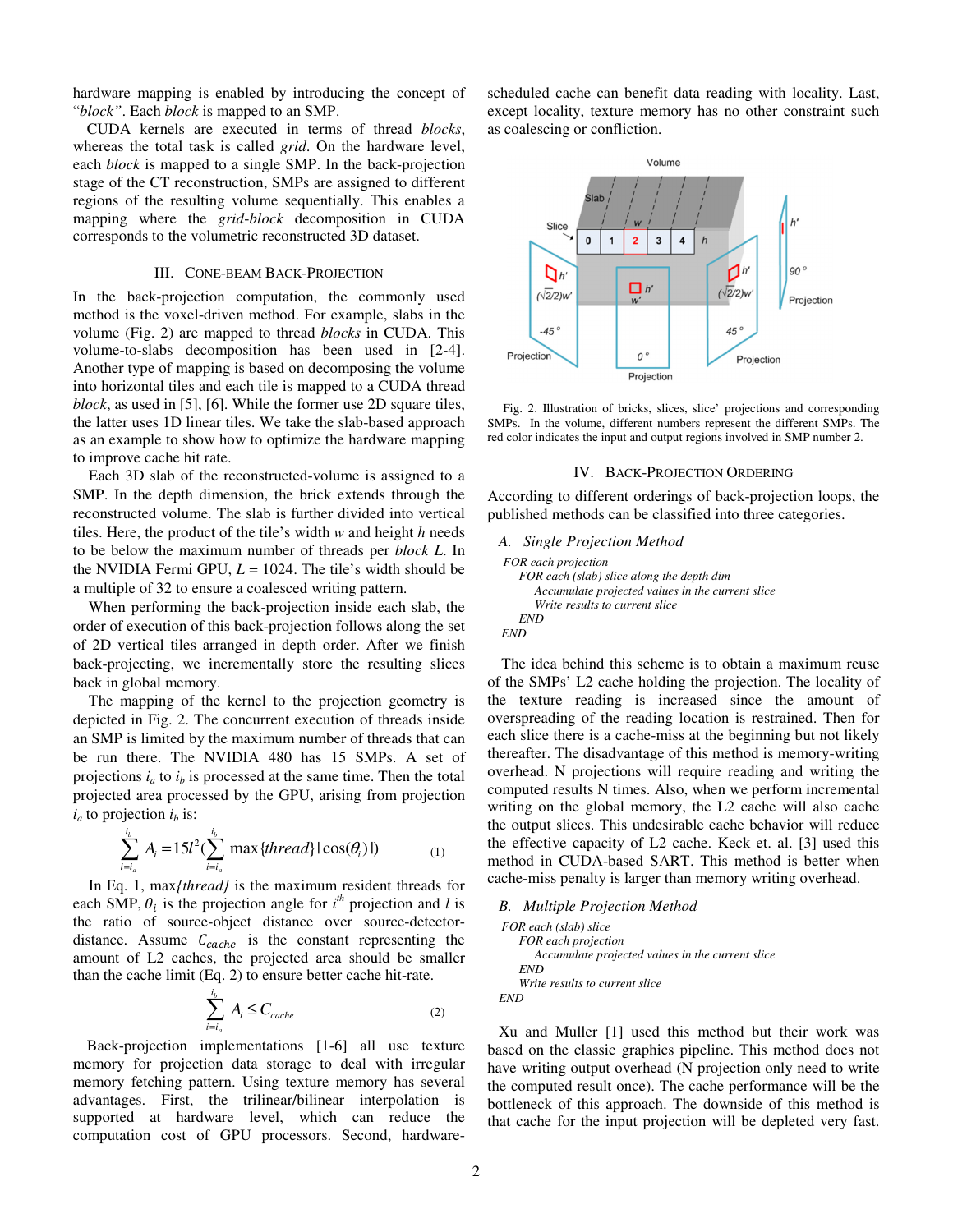Noël et. al. [6] also used this method in their tile-based decomposition CUDA kernel. This method is better when cache-miss pentaly is less than memory writing overhead.

*C. Hybrid Ordering Method FOR each set of N/J projections FOR each (slab) slice FOR each J projections Accumulate projected values in the current slice END Accumulate results to current slice END END* 

Okitsu et. al. [5] used this method in their tile-based decomposition kernel. This method requires the trade-off between better cache and less output. The hybrid ordering improves the cache hit rate. The downside of this method is that the innermost loop for *J* projections is usually unrolled to avoid conditional branches. But it will require more registers and will result in register spilling which will reduce concurrency in the GPU.

This method helps explore the balance between singleprojection and multiple-projections. The innermost loop number J needs to be small enough to not exceed the L2 cache size (Eq. 2). On the other hand, J needs to be large enough such that the number of slice updates in global memory is minimized.

## V. CACHE-AWARE METHOD

#### *A. 3D Reshuffling*

As for projection angles, there can be two cases:

1. Back-Projection within [45,135), [225, 315) degrees.

A 2D slice with area  $w \times h$  is projected into a region with area within  $[0, (\sqrt{2}/2)w' \times (\sqrt{2}/2)h']$ , the cache problem is not very severe. Problem only arise when projections are concentrated on 45+90k degrees, where  $k \in N$ .

2. Back-Projection around [135,225), [-45, 45) degree.

A 2D slice with area  $w \times h$  is projected into a region with area within  $[(\sqrt{2}/2)w' \times (\sqrt{2}/2)h', w' \times h']$ . Then the SMP will be depleted of cache frequently.

We propose a method using a 3D transpose to improve the cache-hit rate. Note that rotating the volume by 90 degree will change case 2 into case 1, but writing the results directly into global memory will cause the coalescing problem. The reason can be explained for the 2D case since we essentially switch the row-major storage into column-major, which is not sequentially stored in memory any more but scattered into different memory segments. We use shared memory as a buffer to perform the matrix transpose inside each SMP before writing to the device memory, to preserve the coalescing pattern of the output. Also, we avoid shared memory bank conflicts by using a 33×4 byte pitch. This will facilitate 32 parallel memory-conflict free threads. Another copy of the volume need to be allocated in the device since the 3D transpose is not in-place.

The reshuffling from XYZ to ZYX is listed below:

1. Load a 2D XZ slices into shared memory

- 2. 2D transpose to ZX slices
- 3. Write to ZYX in device memory

## VI. RESULTS AND DISCUSSION

The implementation was based on NVIDIA's CUDA 3.2 and on the GTX 480. All CUDA Kernels had the same configuration: 32×8 threads per block. The inputs were 364 1024×768 projections on a half circal trajectory. We reconstructed a 3D volume within the FOV with two different resolution,  $256^3$  and  $512^3$ . We tested the different running times for the Single projection method (S), Multiple projection method (M) and Hybrid ordering method (H). We then added the comparison to our optimized 3D transpose methods (T). As shown in Table I, our transpose method had better performance regardless of the back-projection loop-ordering.

TABLE I. RUNNING TIME FOR 364 PROJECTIONS IN MS

|                    |      | м    | −H − | $S+T$ | $M+T$ | $H + T$ |
|--------------------|------|------|------|-------|-------|---------|
| $\overline{256}^3$ | 1110 | 1018 | 1181 | 785   | 688   | 785     |
| 512 <sup>3</sup>   | 4814 | 4880 | 5001 | 4360  | 4263  | 4060    |

The 3D Transpose method used 16x16 CUDA blocks. Although it wasted some bandwidth, as opposed to the 32x32 CUDA block, since the memory accesses were not fully aligned, the 16x16 configuration was experimentally faster than 32x32 and it achieves ocupancy 1. Our 3D transpose method took 2ms for a 256 volume and 20ms for a  $512<sup>3</sup>$ Volume.

TABLE II. FINAL RESULTS AND SPEEDUP

|         | Our (ms) | Projection/sec | Speedup |
|---------|----------|----------------|---------|
| $256^3$ | 688      | 529            | 1.48    |
| $512^3$ | 4060     | 90             | 1.18    |

The final back-projection performance is shown in Table II. For a  $256<sup>3</sup>$  volume, our remapping method with sharedmemory-enabled transpose achieved a total speedup of 1.48. For a  $512<sup>3</sup>$  volume, our remapping method achieved a total speedup of 1.18.

Besides NVIDIA, other major GPU manufactures are ATI and Intel. In this paper, we focused on NVIDIA's GPUs to evaluate different acceleration techniques. Although the specification of GPUs may change, the concept and algorithm introduced in the paper can generally port to a different GPUs by using a cross-vendor programming API – OPENCL.

#### VII. CONCLUSIONS

We present a volume reshuffling scheme optimizing the locality of the memory reading pattern in GPU-based backprojection. Our scheme can yield better cache hit rate and can be added to variety of existing methods with different backprojection ordering [2-4], [6], except for those implementations that use a square-tile in block-level mapping [5]. The results show our method is particularly useful for